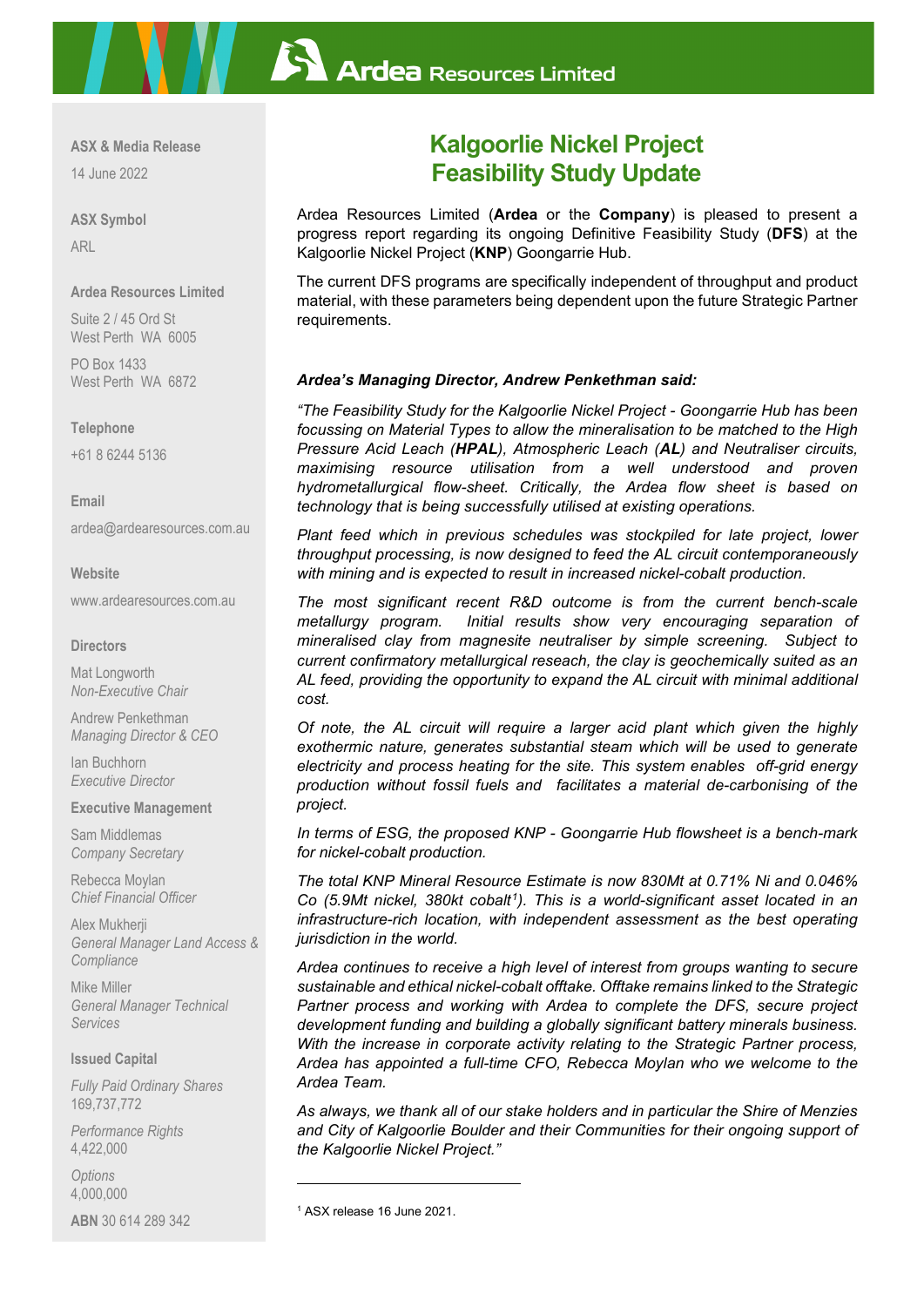

# **1. BACKGROUND**

In previous releases to the ASX, Ardea has provided updates on KNP resource definition and affirmed its intention to participate in the high-growth Lithium Ion Battery (**LIB**) market through the production of either Mixed Hydroxide Precipitate (**MHP**) intermediate or a refined Precursor Cathode Active Material (**PCAM**) product.

The Feasibility Study for the KNP - Goongarrie Hub has been focussing on Material Types to allow the mineralisation to be matched to the High Pressure Acid Leach (**HPAL**), Atmospheric Leach (**AL**) and Neutraliser circuits, maximising resource utilisation from a well understood and proven flow sheet.

The purpose of this summary is to elaborate on the current feasibility work streams and the underlying factors for these enhancements.

With the significant increase in financial, corporate and legal requirements around the KNP Strategic Partner process, notably since the awarding of Major Project Status for the KNP in March 2022, Ardea needed to expand the responsibilities of the CFO position and move from a part-time to full-time role. The transitioning from our 2017 IPO part-time CFO/Company Secretary Sam Middlemas to full-time CFO Rebecca Moylan is underway. Rebecca has a diverse range of commercial and financial experience, including international exposure, the specific financial and corporate experience with accounting qualifications as now required by Ardea. Sam's excellent strategic input will be on-going for Ardea and the KNP, through him continuing his role as Company Secretary.

## **2. RESOURCES**

The Goongarrie Hub is located 70km northwest of the mining city of Kalgoorlie-Boulder and is Ardea's most advanced project, within the broader KNP. The Goongarrie Hub includes the Goongarrie deposits from south to north, Scotia Dam, Big Four, Goongarrie South and Goongarrie Hill, along with Highway some 30km to the north and Siberia North, approximately 10km to the southwest (Figure 1).



*Figure 1: KNP location and infrastructure plan centred around the Goongarrie Hub. Projection GDA94 MGA94 Zone 51.*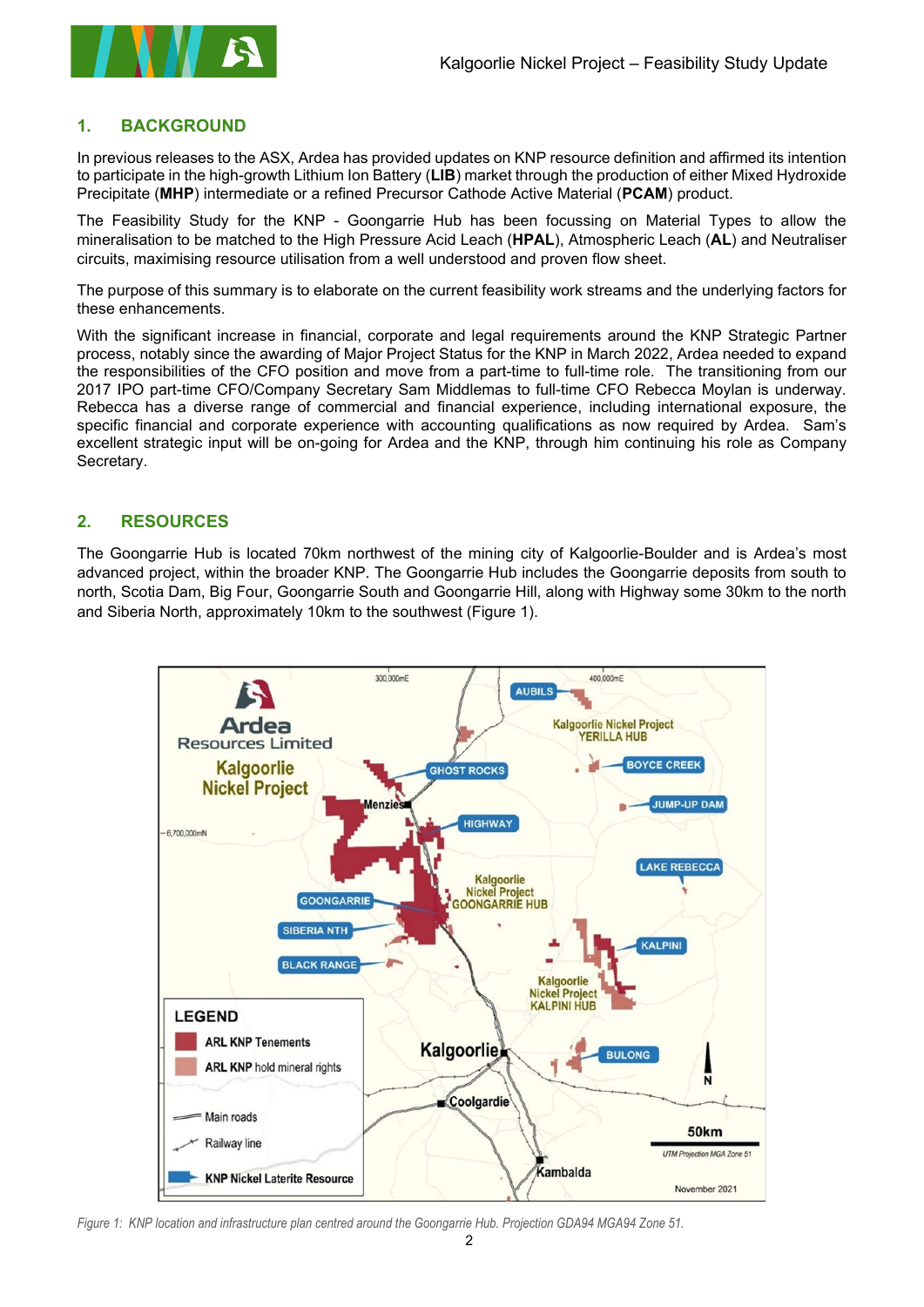

Historic and current Ardea drilling over the Goongarrie Hub includes:

- 4,088 RC holes for 197,430m for resource estimation.
- 128 core holes for 7,961m for verifying RC drilling, resource estimation and metallurgy test work.
- 100 sonic holes for 4,634m for resource estimation and metallurgical test work.
- 2 Calweld holes by Vale Inco for 50m for metallurgical pilot run samples.
- 4 mud rotary holes by Ardea for 296m for hydrogeology aquifer pump tests.

The current Ardea resource review of the Goongarrie Hub concluded:

- A total of 4,322 drillholes for 210,371m of drilling has been completed across the Goongarrie Hub deposits primarily focused on Mineral Resource definition augmented with significant diamond and sonic drilling to verify the results from the RC drilling, provide material for metallurgical test work and samples for SG determinations.
- The RC drilling across the deposits is sufficient to define Measured and Indicated Mineral Resources capable of supporting the project development based on mining studies completed as part of the Ardea PFS in 2018 (ASX release 28 March 2018) and an Ardea internal mining optimisation study completed in 2019.
- 228 diamond and sonic drill holes for 12,595m of drilling provide broad confirmation of the mineralisation tested with RC drilling and an abundance of material for metallurgical test work, Material Type characterisation and SG measurements.
- Material Types can be clearly differentiated as amenable to either HPAL or AL circuit. Where the allocation is at all equivocal, current bench-scale test work at ALS metallurgical laboratory suggests HPAL is the preferred option.

The Ardea review supports that there is minimal, if any requirement for further drilling to upgrade the Goongarrie Hub Mineral Resource Estimate (**MRE**) of 561Mt at 0.68% nickel and 0.044% cobalt (ASX release 16 June 2021).

Current independent mineral resource reviews of the Goongarrie Hub may form a view that some infill drilling is required, presumable to upgrade specific proposed pit areas from Indicated to Measured JORC Code (2012) status for conversion to Proven and Probable Reserve.

# **3. PROCESS REVIEW**

At the instigation of the leadership group, a "cold eye" flowsheet review was commissioned. This revealed the following opportunities:

- Increased resource utilisation through inclusion of an Atmospheric Leach (AL) stage.
- Improved overall process continuity and stability.
- Reduced reagent costs.
- Reduced energy consumption.
- Lower Green House Gas emission intensity.
- Reduced water consumption.

These were supported by process initiatives that included:

- Utilisation of in-pit mineralised neutraliser, with screening of crushed in-pit saprock at 75 microns generating 23% Fines for potentially expanding AL production volumes and 77% "run-of-mine" magnesite neutraliser (termed "Scats").
- Atmospheric leaching of serpentine-type mineralisation, initial tests at ALS successful.
- Expanding production volumes to allow for twin parallel HPAL autoclaves for a combined 3Mtpa throughput.
- Water treatment and recycling.
- Matching the acid, steam, and power circuits to maximise value-adding from the sulphur reagent.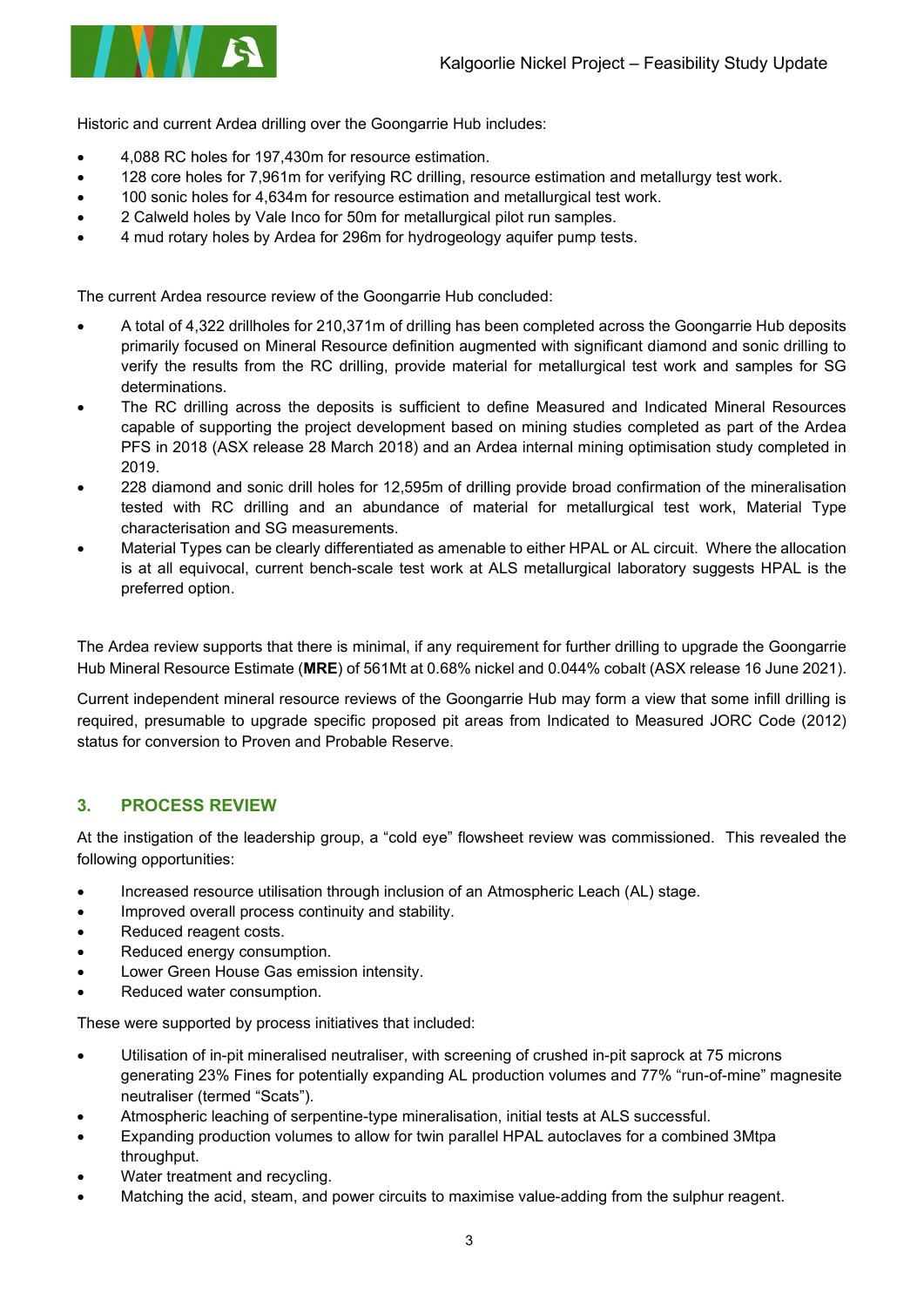

A revised version of the SysCAD© metallurgical process model was generated and used for updating of mass balances, mechanical equipment lists and process flow diagrams. This was complemented by the in-house development of spreadsheet-based models, which were calibrated against the SysCAD© model and used for fast-turnaround process options analysis.

The process updates were announced in the 15 November 2021 ASX release, and incorporated twin HPAL autoclave trains, each treating 1.5 Mtpa dry goethite solids, and a single AL train, processing 0.5 Mtpa of nickelbearing serpentine (it should be noted that these figures may alter in the course of a future optimisation process or in response to Strategic Partner requirements).

As per the current mass balance model, overall nickel and cobalt production is generated from approximately 3.5Mtpa plant feed to produce an MHP intermediate product. The underlying model assumptions are being checked in the current metallurgical test work program, which was announced to the ASX on 31 May 2021.

# **4. Process Test Work**

Process test work to date has been summarised in previous ASX releases (31 May 2021, 16 June 2021, 15 November 2021, 25 January 2022, 11 March 2022).

The present round of work has focussed on step-outs from the baseline investigations conducted previously in the Vale-Inco 2005-2009 and Ardea 2017-2018 PFS work. These include:

- Leach feed cut size increased to nominal minus 212 microns (was 75 microns), to allow additional leach feed tonnes albeit at slightly lower leach feed grade.
- Gravity separation of ore preparation oversize for potential recovery of target heavy mineral by-products.
- Atmospheric leaching of high nickel grade serpentine saprolite mineralisation.
- Acid neutralisation using mineralised in-pit resources.
- Nanofiltration purification of feed and process water streams.
- Changes to engineering data, including materials of construction evaluation.
- Systematic carbon accounting.

Downstream test work is planned to define the design criteria and integrate the new features into the overall flowsheet. The test work may if required, generate MHP sample for review by prospective customers and for evaluation of MHP refining options.

# **5. Preparatory Engineering**

Changes to the flowsheet were formalised in engineering fundamentals such as:

- Work Breakdown Structure (WBS).
- Block Flow Diagrams (BFDs) upgraded.
- Process Design Criteria (PDC) upgraded.
- Metallurgical Mass Balance Model completed.
- Process Description upgraded.
- Process Flow Diagrams (PFDs) upgraded.
- Mechanical Equipment List (MEL) completed.
- Operational Financial Model completed (at nickel price of US\$19,500 per tonne).
- Site Green House Gas emissions model, and elemental carbon added to the standard 60 element analytical suite.
- Bulk Logistics Schedule completed.

These documents with input from a Strategic Partner will be used in communications with engineering design personnel to expedite the initial phases of the DFS.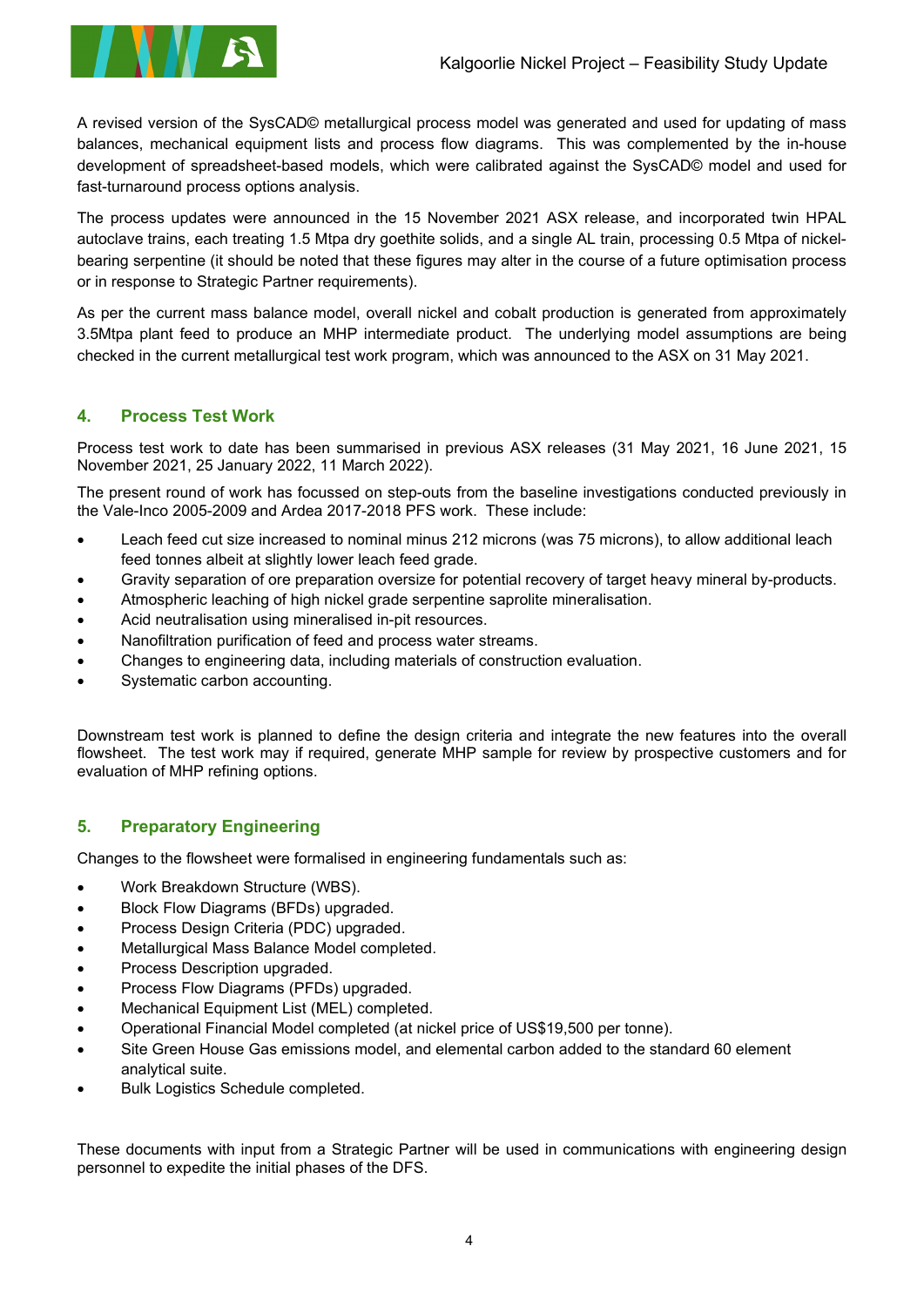

Information Management modules have been developed, such as:

- Document Naming Procedure.
- Documents Register.
- Document Filing Structure.
- Agreements Register (includes all agreements from the Heron Resources Limited KNP ownership).
- Calculations Folder.
- Engineering Deliverables List.
- Required Studies List.
- Construction Infrastructure Register.
- Candidate Vendors List, from extensive industry engagements particularly since the awarding of Federal Government Major Projects Status (ASX releases 18 and 21 March 2022).
- Suppliers' Information.

The purpose of these modules is to record and retain information for later use and/or for communications with third parties.

In addition, stand-alone studies have been commissioned in advance of the more detailed DFS phase. These are intended to expedite the DFS schedule and level out the workload profile. The following studies have been conducted or are in progress:

- Tailings Management Review.
- Value Driver Sensitivity Studies.
- Major Equipment Sizing Study.
- Industry Best Practices Study.
- Heavy Haulage Logistics Road Route Study, specialist independent analysis, Esperance to Goongarrie.
- Operational ESG Review, consultant retained.
- Process Gap Analysis Study (completed by Wood Engineers, ASX release 25 January 2022).
- Site Sterilisation Study, Aircore drilling program designed, awaiting contractor scheduled for August 2022.
- Materials of Construction Study current.
- Project Risk Evaluation Study (IPA Shaping and Benchmarking Study), current.

Further studies have been identified for future implementation.

# **6. Ongoing Developments**

Ongoing work fronts will be concerned with the following activities and relations.

- Strategic Partner selection, for fit-for-purpose throughput and downstream product. Timing of finalising the Strategic Partner selection is linked to the completion of the DFS, so that the Strategic Partner has the opportunity to have direct input into the project scale and end product specification.
- Confirmatory hydrometallurgical test work ongoing at ALS metallurgical laboratory, Balcatta.
- Detailed engineering.
- Local hydrogeology, contractor drilling programs and Ardea field crew ongoing work.
- Renewable energy options for the site, including carbon offsets.
- Vendor identification and qualification vetting.
- Suppliers and service organisations in the Eastern Goldfields region, liaise with Menzies, Kalgoorlie Boulder and Coolgardie industry groups.
- State and Local Government and government authority relations, with our regular meetings working up multiple "win-win" opportunities for both the Communities and Ardea.
- Peer enterprise co-operatives.
- Logistics planning.
- Ongoing plans project management, construction, recruitment, organisational development.

Progress in these and other areas will be reported as milestones are achieved.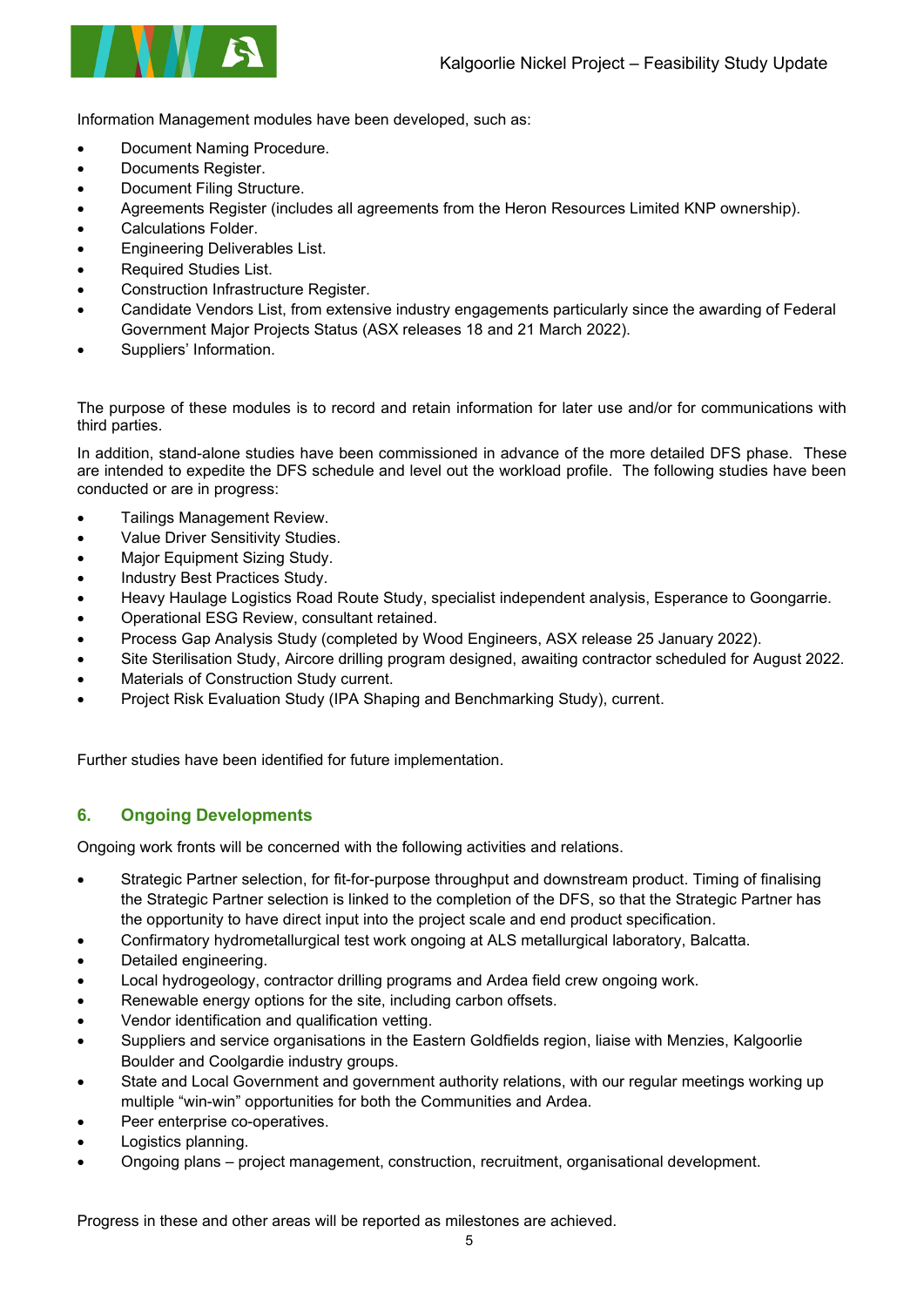

This announcement is authorised for release by the Board of Ardea Resources Limited.

# **For further information regarding Ardea, please visit<https://ardearesources.com.au/> or contact:**

## **Andrew Penkethman**

Managing Director and Chief Executive Officer Tel +61 8 6244 5136

## **About Ardea Resources**

Ardea Resources (ASX:ARL) is an ASX-listed nickel resources company, with a large portfolio of 100%-controlled West Australian-based projects, focussed on:

- Development of the Kalgoorlie Nickel Project (**KNP**) and its sub-set the Goongarrie Hub, a globally significant series of nickel-cobalt and Critical Mineral deposits which host the largest nickel-cobalt resource in the developed world at **830Mt at 0.71% nickel and 0.046% cobalt for 5.9Mt of contained nickel and 380kt of contained cobalt** (Ardea ASX releases 15 February, 16 June 2021), located in a jurisdiction with exemplary Environmental Social and Governance (**ESG**) credentials, notably environment.
- Advanced-stage exploration at compelling nickel sulphide targets, such as Emu Lake, and Critical Minerals targets including scandium and Rare Earth Elements throughout the KNP Eastern Goldfields world-class nickel-gold province, with all exploration targets complementing the KNP nickel development strategy.

Ardea's KNP development with its 5.9 million tonnes of contained nickel is the foundation of the Company, with the nickel sulphide exploration, such as Emu Lake, as an evolving contribution to Ardea's building of a green, forward-facing integrated nickel company.

Put simply, in the Lithium Ion Battery (**LIB**) sector, the Electric Vehicle and Energy Storage System battery customers demand an ESG-compliant, sustainable, and ethical supply chain for nickel and other inputs. In the wet tropics, with their signature HPAL submarine tailings disposal and rain forest habitat destruction, an acceptable ESG regime is problematic. In contrast, the world-class semi-arid, temperate KNP Great Western Woodlands with its benign environmental setting is likely the single greatest asset of the KNP.

The KNP is located in a well-established mining jurisdiction with absolute geopolitical acceptance and none of the land-use and societal conflicts that commonly characterise nickel laterite proposals elsewhere. All KNP Goongarrie Hub production tenure is on granted Mining Leases with Native Title Agreement in place.